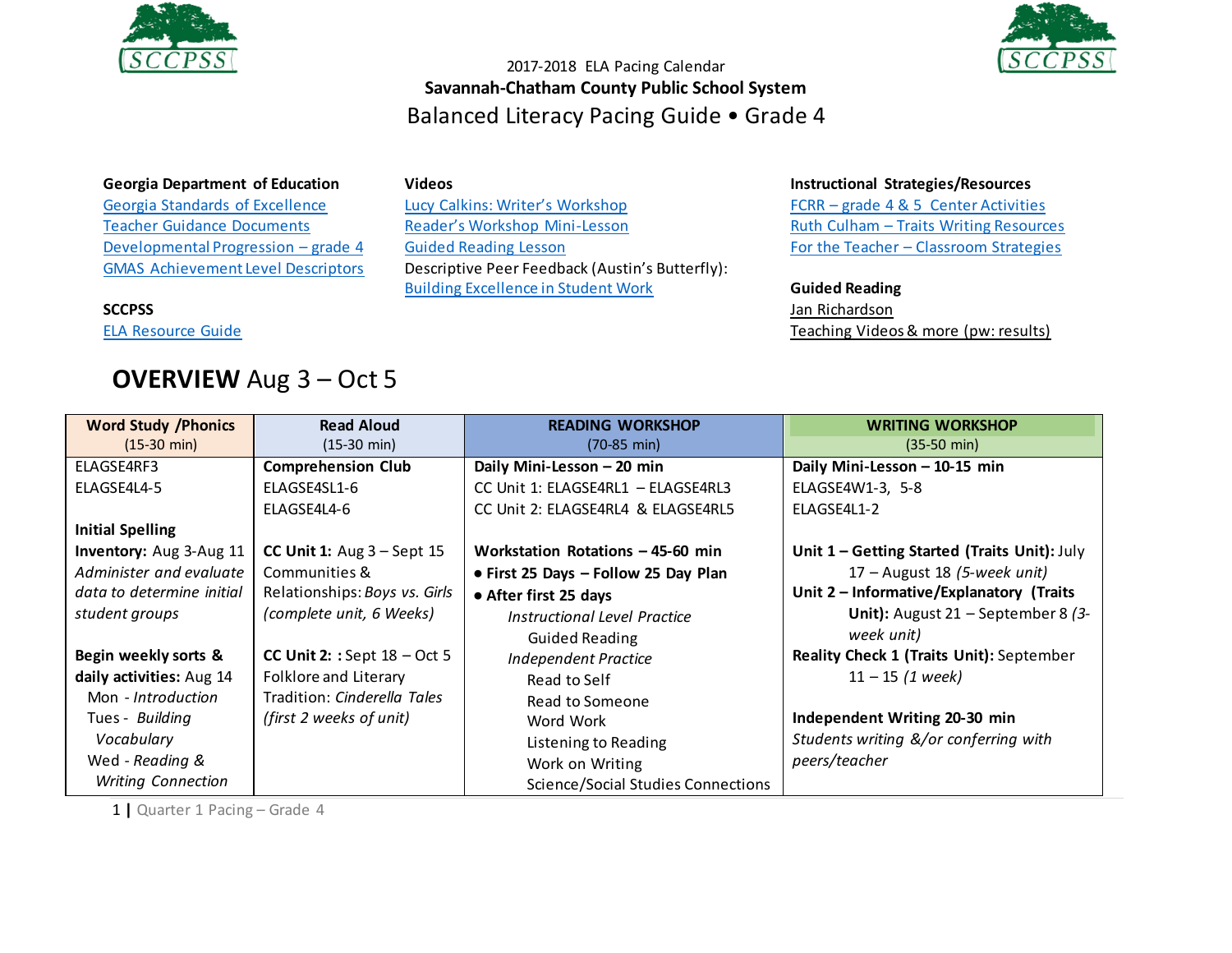



| Thursday Blind Sort                                                                                                                                                      | Technology                                                                                                                          | Daily Closing $-5$ min                                                       |
|--------------------------------------------------------------------------------------------------------------------------------------------------------------------------|-------------------------------------------------------------------------------------------------------------------------------------|------------------------------------------------------------------------------|
| &/or Games                                                                                                                                                               |                                                                                                                                     |                                                                              |
| Friday - <b>Assessment</b>                                                                                                                                               | Daily Closing $-5$ min                                                                                                              | Assessments (End of Each Unit): BOY<br>Benchmark Paper, Scoring Guides - All |
| (NOTE: Additional time,<br>support, and instructional<br>focus may be delivered<br>during Guided Reading,<br>Workstation rotations, &<br>Writing Workshop as<br>needed.) | <b>Assessments</b><br>Performance Tasks:<br>$4RL1 - 4RL4$<br>Unify after each Comp Club unit:<br>CC Unit 1: ELAGSE4RL1 - ELAGSE4RL3 | Traits                                                                       |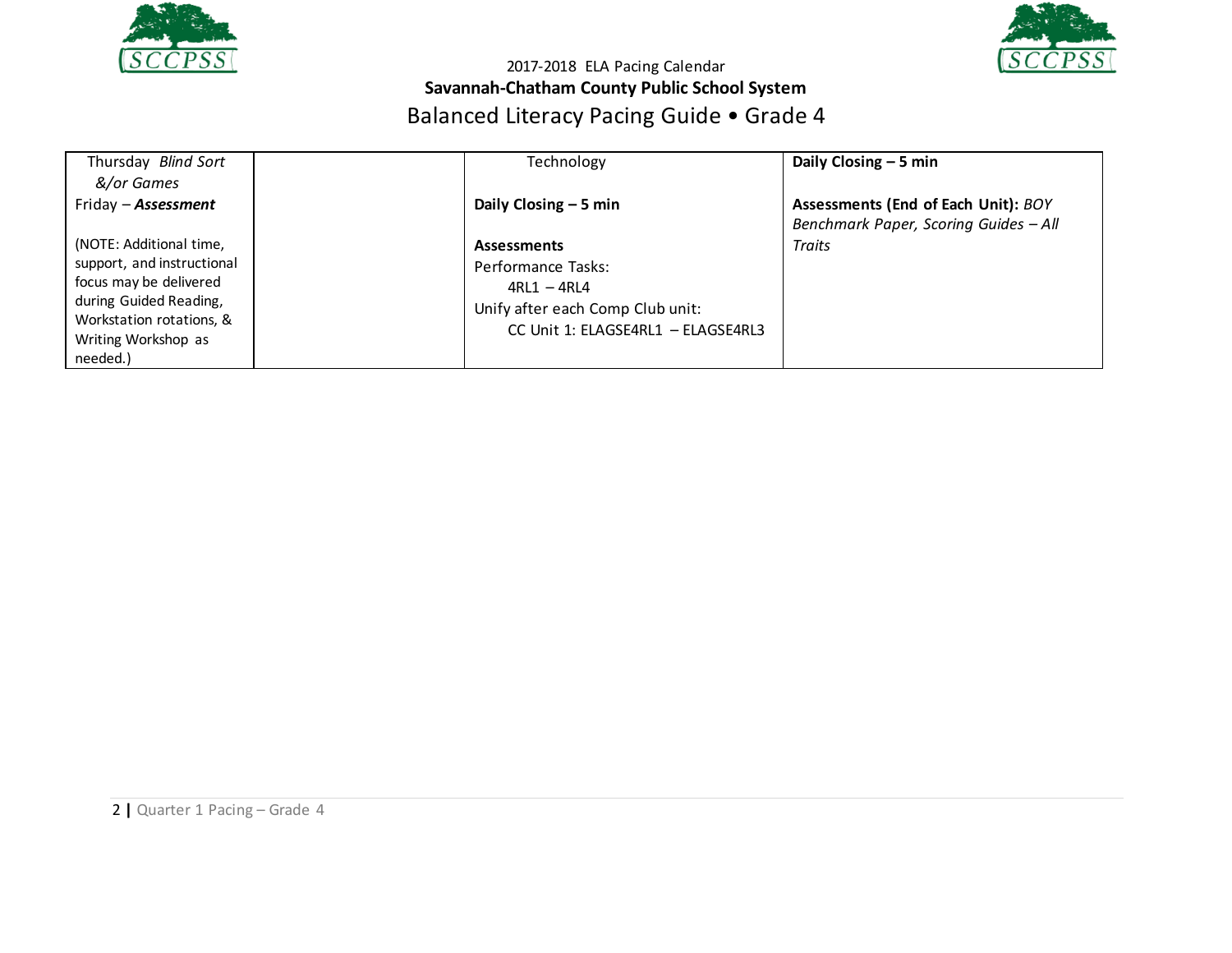

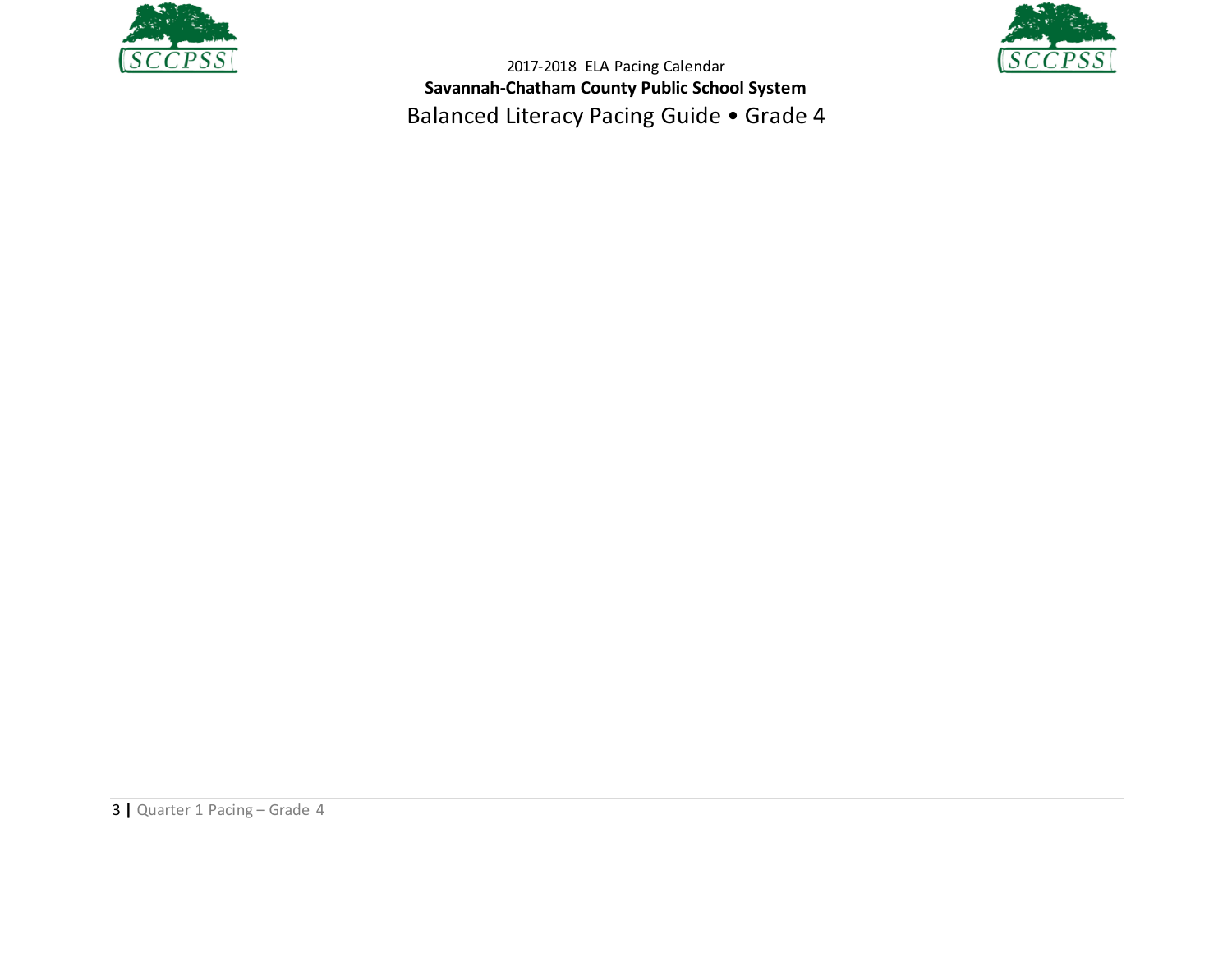



|                                                          | <b>Word Study / Phonics</b><br>$(15-30 \text{ min})$                                                                                                                                                                                                                                                                                                                                                                                     | <b>Read Aloud</b><br>$(15-30 \text{ min})$                                                                                                                                                                                                                                                                                                                                                | <b>READING WORKSHOP</b><br>(70-85 min)                                                                                                                                                                                                                                                                                                                                                                                                                                                | <b>WRITING WORKSHOP</b><br>$(35-50 \text{ min})$                                                                                                                                                                                                                                                                                                                                 |
|----------------------------------------------------------|------------------------------------------------------------------------------------------------------------------------------------------------------------------------------------------------------------------------------------------------------------------------------------------------------------------------------------------------------------------------------------------------------------------------------------------|-------------------------------------------------------------------------------------------------------------------------------------------------------------------------------------------------------------------------------------------------------------------------------------------------------------------------------------------------------------------------------------------|---------------------------------------------------------------------------------------------------------------------------------------------------------------------------------------------------------------------------------------------------------------------------------------------------------------------------------------------------------------------------------------------------------------------------------------------------------------------------------------|----------------------------------------------------------------------------------------------------------------------------------------------------------------------------------------------------------------------------------------------------------------------------------------------------------------------------------------------------------------------------------|
| W<br>E<br>E<br>K<br>S<br>1<br>&<br>2<br>A<br>u<br>g<br>3 | ELAGSE4RF3<br>ELAGSE4L4-5<br><b>Initial Spelling Inventory:</b><br>Aug3-Aug 11<br>Administer and evaluate<br>data to determine initial<br>student groups<br>Begin weekly sorts &<br>daily activities: Aug 14<br>Mon - Introduction<br>Tues - Building<br>Vocabulary<br>Wed - Reading &<br><b>Writing Connection</b><br>Thursday Blind Sort<br>&/or Games<br>Friday - Assessment<br>(NOTE: Additional time,<br>support, and instructional | <b>Comprehension Club</b><br>ELAGSE4SL1-6<br>ELAGSE4L4-6<br>Unit 1: Communities &<br>Relationships: Boys vs. Girls<br><b>Read Aloud Titles:</b><br>Don't Call Me Pruneface!<br>JR Ahearn<br>Angel Child, Dragon Child<br>MM Surat<br><b>Grace For President K</b><br>Dipucchio<br><b>Picnic at Mudsock</b><br><b>Meadow P Polacco</b><br>One Upon a Cool<br>Motorcycle Dude K<br>O'Malley | Daily Mini-Lesson - 20 min<br>ELAGSE4RL1 - Refer to details in text<br>when explaining what the text says<br>explicitly and drawing inferences<br>See Teacher Guidance Notes for<br>specific strategies to be taught:<br>Note-taking<br>Plot structure<br>Schema<br>Close reading / annotating<br>Explicit instruction & text<br>evidence<br>Workstation Rotations - 45-60 min<br>First 10 days of 25 day plan<br>Daily Closing - 5 min<br><b>Assessment</b><br>Performance Task 4RL1 | Daily Mini-Lesson - 10-15 min<br>ELAGSE4W1-3, 5-8<br>ELAGSE4L1-2<br>Unit 1 - Getting Started (Traits<br>Unit): July 17 - August 18 (5-<br>week unit)<br>Independent Writing 20-30 min<br>Students writing &/or conferring<br>with peers/teacher<br>Daily Closing - 5 min<br><b>Assessments (End of Each Unit):</b><br><b>BOY Benchmark Paper, Scoring</b><br>Guides - All Traits |
| A<br>u<br>g                                              | focus may be delivered<br>during Guided Reading,<br>Workstation rotations, &<br>Writing Workshop as<br>needed.)                                                                                                                                                                                                                                                                                                                          |                                                                                                                                                                                                                                                                                                                                                                                           |                                                                                                                                                                                                                                                                                                                                                                                                                                                                                       |                                                                                                                                                                                                                                                                                                                                                                                  |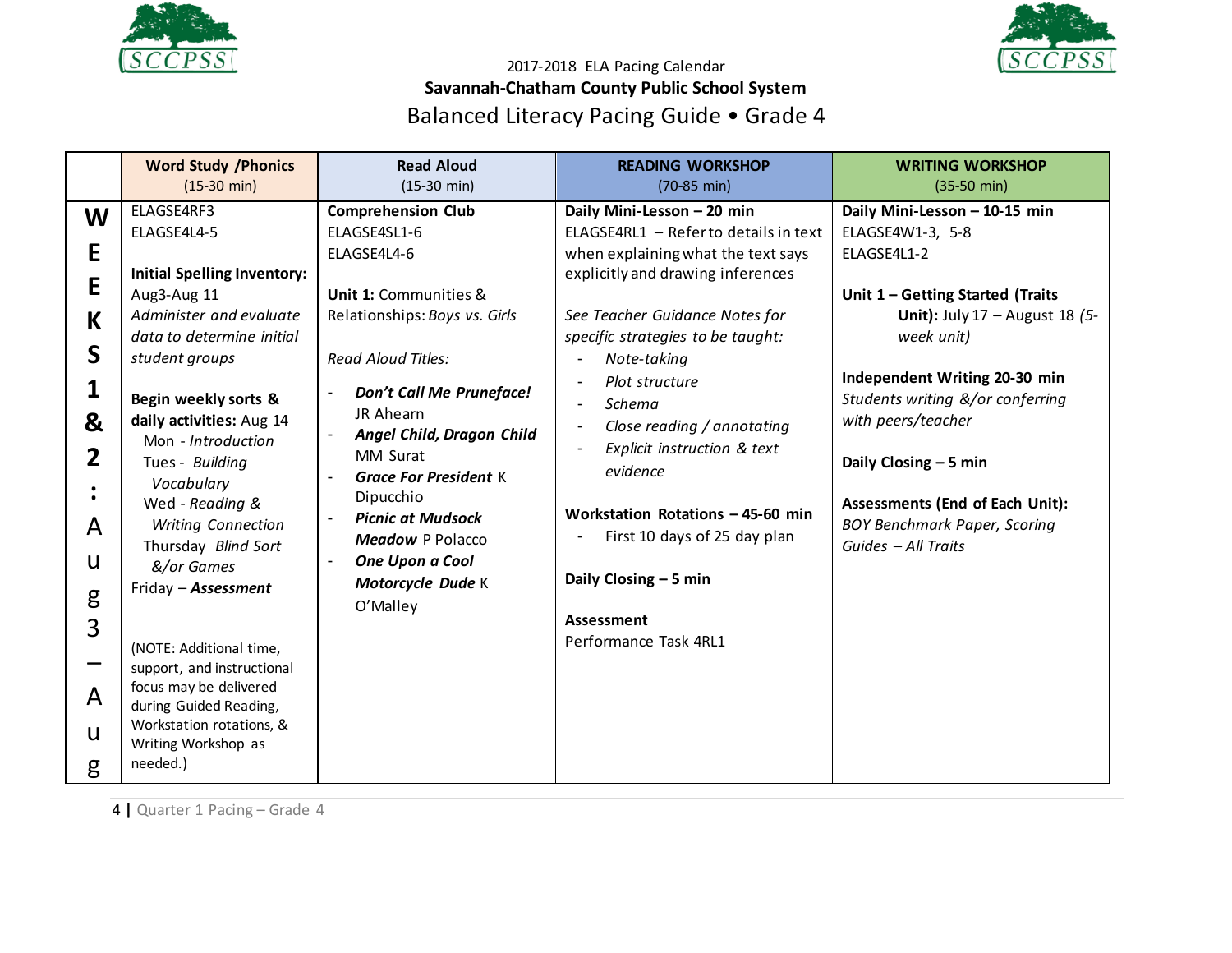



|                                           | <b>Word Study / Phonics</b><br>$(15-30 \text{ min})$                                                                                                                                                                                                                                                                                                                               | <b>Read Aloud</b><br>$(15-30 \text{ min})$                                                                                                                                                                                                                                                                                                                           | <b>READING WORKSHOP</b><br>$(70-85 \text{ min})$                                                                                                                                                                                                                                                                                                                                                                 | <b>WRITING WORKSHOP</b><br>$(35-50 \text{ min})$                                                                                                                                                                                                                                                                 |
|-------------------------------------------|------------------------------------------------------------------------------------------------------------------------------------------------------------------------------------------------------------------------------------------------------------------------------------------------------------------------------------------------------------------------------------|----------------------------------------------------------------------------------------------------------------------------------------------------------------------------------------------------------------------------------------------------------------------------------------------------------------------------------------------------------------------|------------------------------------------------------------------------------------------------------------------------------------------------------------------------------------------------------------------------------------------------------------------------------------------------------------------------------------------------------------------------------------------------------------------|------------------------------------------------------------------------------------------------------------------------------------------------------------------------------------------------------------------------------------------------------------------------------------------------------------------|
| W<br>E<br>E<br>K<br>S<br>&<br>4<br>A<br>U | ELAGSE4RF3<br>ELAGSE4L4-5<br>Begin weekly sorts &<br>daily activities:<br>Mon - Introduction<br>Tues - Building<br>Vocabulary<br>Wed - Reading &<br><b>Writing Connection</b><br>Thursday Blind Sort<br>&/or Games<br>Friday - Assessment<br>(NOTE: Additional time,<br>support, and instructional<br>focus may be delivered<br>during Guided Reading,<br>Workstation rotations, & | <b>Comprehension Club</b><br>ELAGSE4SL1-6<br>ELAGSE4L4-6<br>Unit 1: Communities &<br>Relationships: Boys vs. Girls<br>Select one of the following<br>Book Club titles for each week:<br><b>Oggie Cooler S Weeks</b><br>$\sim$<br>The Broken Bike Boy and<br>$\blacksquare$<br>the Queen of 33rd Street S<br>Flake<br>Off and Running G Soto<br>Fudge-A-Mania J Blume | Daily Mini-Lesson - 20 min<br>ELAGSE4RL2 - Determines theme in<br>a story, drama, or poem, using<br>details from the text, and<br>summarizes the text.<br>See Teacher Guidance Notes for<br>specific strategies to be taught:<br>Cornell notes<br>Close reading<br>Somebody-Wanted-But-So-<br>Then [SWBST] strategy<br>Theme vs. Main idea<br>Workstation Rotations - 45-60 min<br>Second 10 days of 25 day plan | ELAGSE4W1-3, 5-8<br>ELAGSE4L1-2<br>Unit 1 - Getting Started (Traits Unit):<br>July 17 - August 18 (5-week<br>unit)<br>Independent Writing 20-30 min<br>Students writing &/or conferring with<br>peers/teacher<br>Daily Closing $-5$ min<br><b>Assessments (End of Each Unit):</b><br>Scoring Guides - All Traits |
| g                                         | Writing Workshop as                                                                                                                                                                                                                                                                                                                                                                |                                                                                                                                                                                                                                                                                                                                                                      | Daily Closing $-5$ min                                                                                                                                                                                                                                                                                                                                                                                           |                                                                                                                                                                                                                                                                                                                  |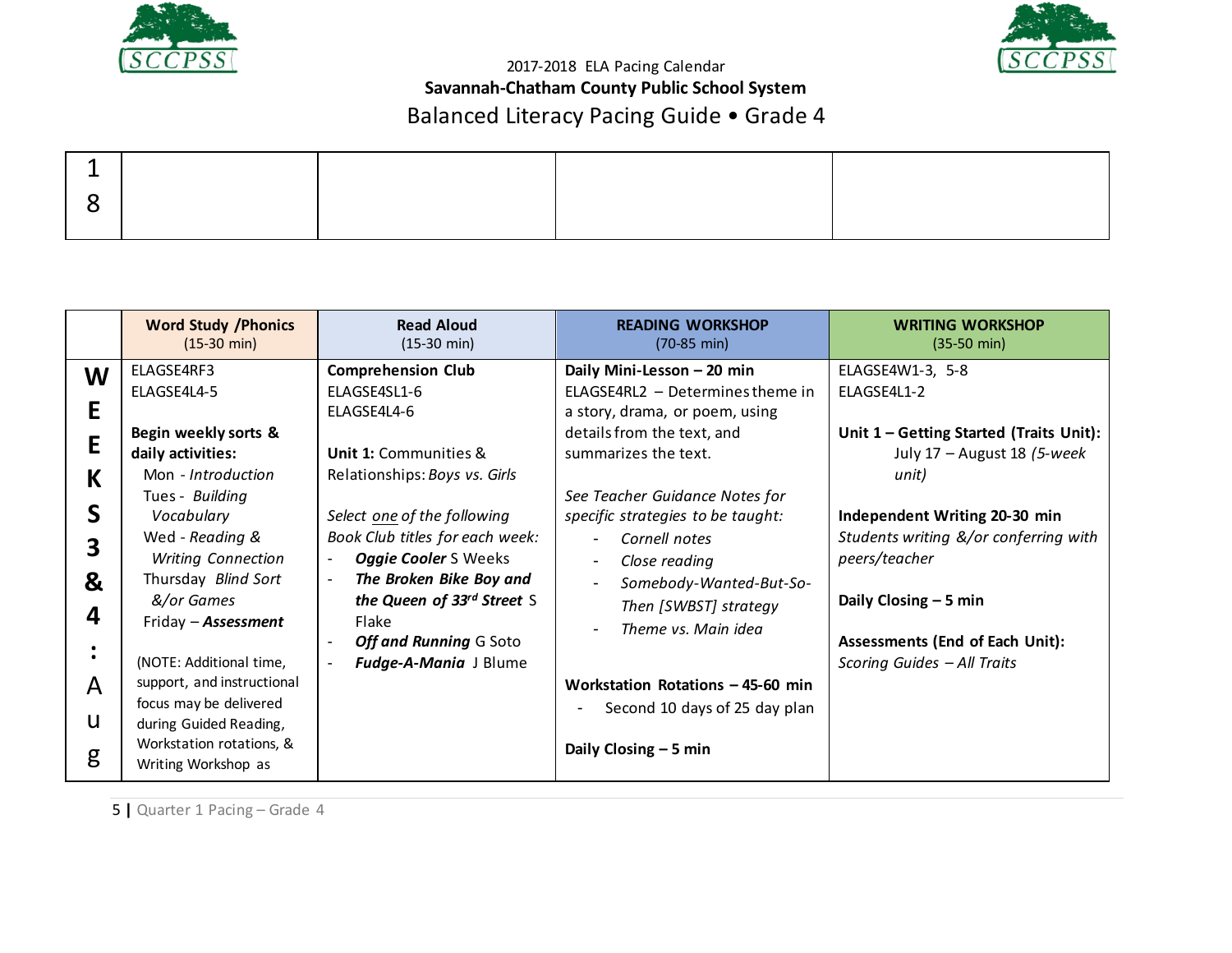



|   | needed.) | Assessment            |  |
|---|----------|-----------------------|--|
| ∠ |          | Performance Task 4RL2 |  |
|   |          |                       |  |
|   |          |                       |  |
|   |          |                       |  |
| د |          |                       |  |
| e |          |                       |  |
| p |          |                       |  |
|   |          |                       |  |
|   |          |                       |  |

|   | <b>Word Study / Phonics</b><br>$(15-30 \text{ min})$       | <b>Read Aloud</b><br>$(15-30 \text{ min})$                        | <b>READING WORKSHOP</b><br>$(70-85 \text{ min})$                                                            | <b>WRITING WORKSHOP</b><br>$(35-50 \text{ min})$        |
|---|------------------------------------------------------------|-------------------------------------------------------------------|-------------------------------------------------------------------------------------------------------------|---------------------------------------------------------|
| W | ELAGSE4RF3<br>ELAGSE4L4-5                                  | <b>Comprehension Club</b><br>ELAGSE4SL1-6                         | Daily Mini-Lesson - 20 min<br>ELAGSE4RL3 - Describe character, setting,                                     | ELAGSE4W1-3, 5-8<br>ELAGSE4L1-2                         |
|   | Begin weekly sorts &                                       | ELAGSE4L4-6                                                       | or event in a story or drama, drawing on<br>specific details in the text                                    | Unit 2 - Informative/Explanatory                        |
|   | daily activities:<br>Mon - Introduction<br>Tues - Building | <b>Unit 1: Communities &amp;</b><br>Relationships: Boys vs. Girls | See Teacher Guidance Notes for specific<br>strategies to be taught:<br>Character, setting, & plot structure | (Traits Unit): August 21 -<br>September 8 (3-week unit) |
|   | Vocabulary                                                 | Select one of the following                                       | Characterization                                                                                            | Independent Writing 20-30 min                           |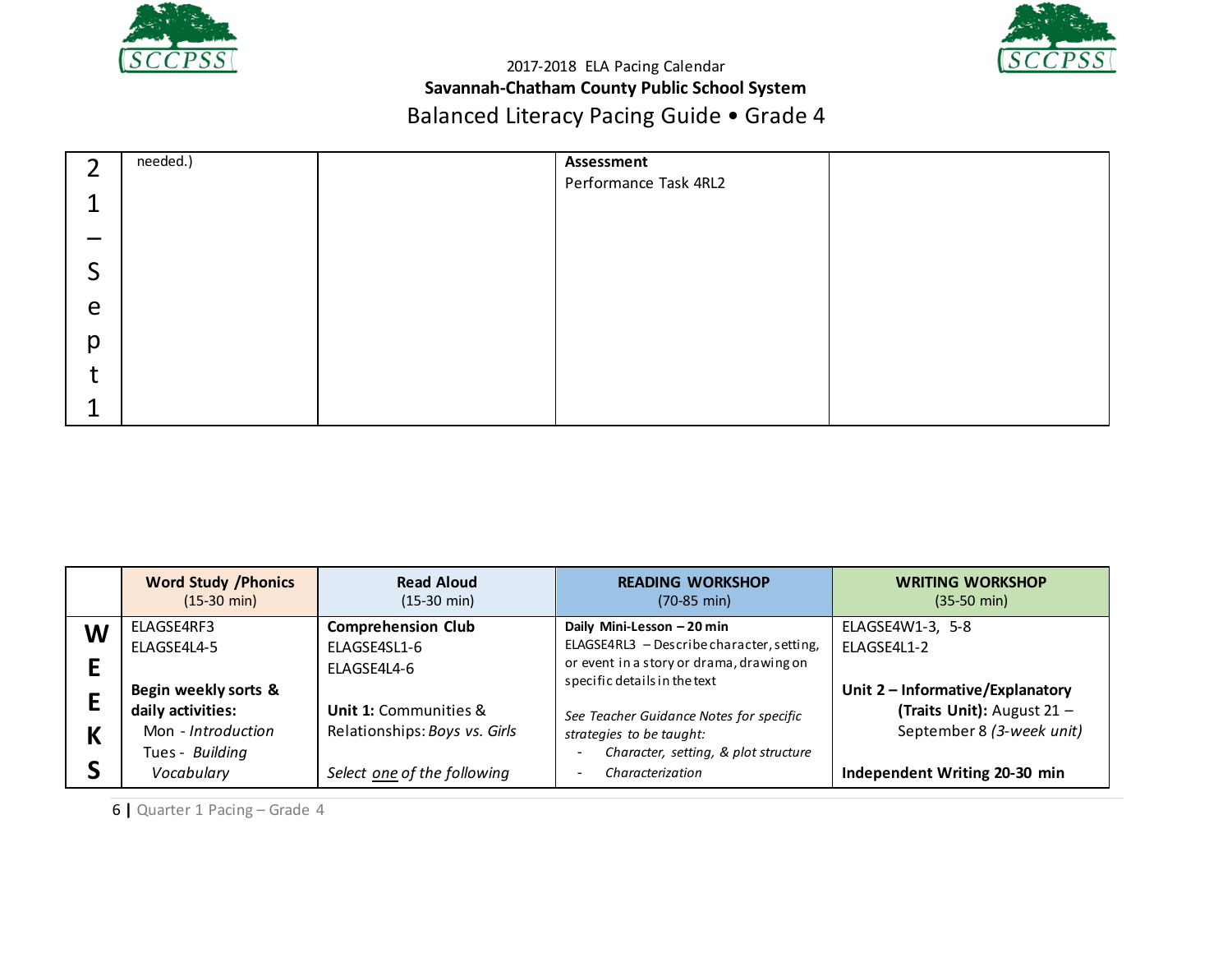



| 5<br>&<br>6<br>S<br>e<br>p<br>5 | Wed - Reading &<br><b>Writing Connection</b><br>Thursday Blind Sort<br>&/or Games<br>Friday - Assessment<br>(NOTE: Additional time,<br>support, and instructional<br>focus may be delivered<br>during Guided Reading,<br>Workstation rotations, &<br>Writing Workshop as<br>needed.) | Book Club titles for each week:<br><b>Oggie Cooler S Weeks</b><br>$\blacksquare$<br>The Broken Bike Boy and<br>$\blacksquare$<br>the Queen of 33rd Street S<br>Flake<br>Off and Running G Soto<br>$\overline{\phantom{a}}$<br>Fudge-A-Mania J Blume | Cornell notes<br>$\blacksquare$<br>Notice & note strategies<br>$\overline{a}$<br>Plot / Conflict Examination<br>Workstation Rotations - 45-60 min<br>Last 5 days of 25 day plan<br>Aug 28, routine rotations:<br>Instructional Level Practice<br><b>Guided Reading</b><br><b>Independent Practice</b><br>Read to Self<br>Read to Someone<br>Word Work<br>Listening to Reading<br>Work on Writing<br>Technology<br>Daily Closing - 5 min | Students writing &/or conferring<br>with peers/teacher<br>Daily Closing - 5 min |
|---------------------------------|--------------------------------------------------------------------------------------------------------------------------------------------------------------------------------------------------------------------------------------------------------------------------------------|-----------------------------------------------------------------------------------------------------------------------------------------------------------------------------------------------------------------------------------------------------|-----------------------------------------------------------------------------------------------------------------------------------------------------------------------------------------------------------------------------------------------------------------------------------------------------------------------------------------------------------------------------------------------------------------------------------------|---------------------------------------------------------------------------------|
|                                 |                                                                                                                                                                                                                                                                                      |                                                                                                                                                                                                                                                     |                                                                                                                                                                                                                                                                                                                                                                                                                                         |                                                                                 |
| S                               |                                                                                                                                                                                                                                                                                      |                                                                                                                                                                                                                                                     | <b>Assessments</b><br>Performance Task 4RL3                                                                                                                                                                                                                                                                                                                                                                                             |                                                                                 |
| e                               |                                                                                                                                                                                                                                                                                      |                                                                                                                                                                                                                                                     | Unify: Unit1_Grade4_RL1-RL3                                                                                                                                                                                                                                                                                                                                                                                                             |                                                                                 |
|                                 |                                                                                                                                                                                                                                                                                      |                                                                                                                                                                                                                                                     |                                                                                                                                                                                                                                                                                                                                                                                                                                         |                                                                                 |
| р                               |                                                                                                                                                                                                                                                                                      |                                                                                                                                                                                                                                                     |                                                                                                                                                                                                                                                                                                                                                                                                                                         |                                                                                 |
|                                 |                                                                                                                                                                                                                                                                                      |                                                                                                                                                                                                                                                     |                                                                                                                                                                                                                                                                                                                                                                                                                                         |                                                                                 |
|                                 |                                                                                                                                                                                                                                                                                      |                                                                                                                                                                                                                                                     |                                                                                                                                                                                                                                                                                                                                                                                                                                         |                                                                                 |
| 5                               |                                                                                                                                                                                                                                                                                      |                                                                                                                                                                                                                                                     |                                                                                                                                                                                                                                                                                                                                                                                                                                         |                                                                                 |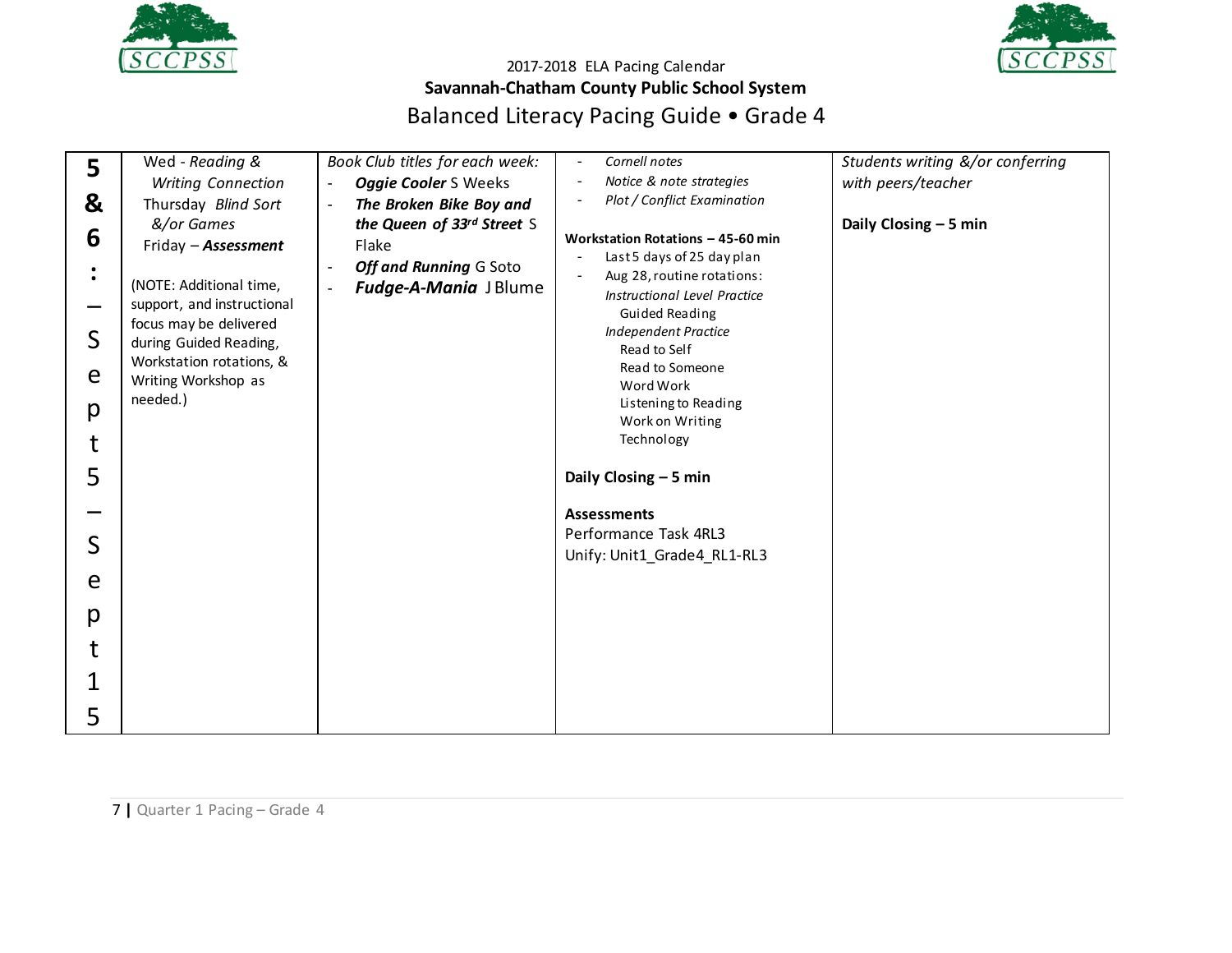



|                                                                          | <b>Word Study / Phonics</b>                                                                                                                                                                                                                                                                                                                                                                                           | <b>Read Aloud</b>                                                                                                                                                                                                                                                                                                                                                                                                                    | <b>READING WORKSHOP</b>                                                                                                                                                                                                                                                                                                                                                                                                                                                       | <b>WRITING WORKSHOP</b>                                                                                                                                                                                                                                                                                                                                                                             |
|--------------------------------------------------------------------------|-----------------------------------------------------------------------------------------------------------------------------------------------------------------------------------------------------------------------------------------------------------------------------------------------------------------------------------------------------------------------------------------------------------------------|--------------------------------------------------------------------------------------------------------------------------------------------------------------------------------------------------------------------------------------------------------------------------------------------------------------------------------------------------------------------------------------------------------------------------------------|-------------------------------------------------------------------------------------------------------------------------------------------------------------------------------------------------------------------------------------------------------------------------------------------------------------------------------------------------------------------------------------------------------------------------------------------------------------------------------|-----------------------------------------------------------------------------------------------------------------------------------------------------------------------------------------------------------------------------------------------------------------------------------------------------------------------------------------------------------------------------------------------------|
|                                                                          | $(15-30 \text{ min})$                                                                                                                                                                                                                                                                                                                                                                                                 | $(15-30 \text{ min})$                                                                                                                                                                                                                                                                                                                                                                                                                | $(70-85 \text{ min})$                                                                                                                                                                                                                                                                                                                                                                                                                                                         | $(35-50 \text{ min})$                                                                                                                                                                                                                                                                                                                                                                               |
| W<br>E<br>E<br>K<br>S<br>&<br>8<br>$\mathsf{S}$<br>e<br>p<br>1<br>8<br>S | ELAGSE4RF3<br>ELAGSE4L4-5<br>Begin weekly sorts &<br>daily activities:<br>Mon - Introduction<br>Tues - Building<br>Vocabulary<br>Wed - Reading &<br><b>Writing Connection</b><br>Thursday Blind Sort<br>&/or Games<br>Friday - Assessment<br>(NOTE: Additional time,<br>support, and instructional<br>focus may be delivered<br>during Guided Reading,<br>Workstation rotations, &<br>Writing Workshop as<br>needed.) | <b>Comprehension Club</b><br>ELAGSE4SL1-6<br>ELAGSE4L4-6<br>Unit 2: Folklore and Literary<br>Traditions: Cinderella Tales<br><b>Read Aloud Titles:</b><br>Cinderella McClintock<br>The Rough-Face Girl R<br>Martin<br>The Irish Cinderlad Climo<br>$\overline{\phantom{a}}$<br><b>Mufaro's Beautiful</b><br>$\overline{\phantom{a}}$<br><b>Daughters</b> Steptoe<br>Bigfoot Cinderrrrrella T<br>$\overline{\phantom{a}}$<br>Johnston | Daily Mini-Lesson - 20 min<br>ELAGSE4RL4 - Determine the<br>meaning of words and phrases used<br>in a text, including those that allude<br>to significant characters found in<br>mythology<br>See Teacher Guidance Notes for<br>specific strategies to be taught:<br>Pave strategy<br>Questioning the author<br>Vocabulary/words in context<br>Morpheme triangles<br>Workstation Rotations - 45-60 min<br>Daily Closing - 5 min<br><b>Assessment</b><br>Performance Task 4RL4 | ELAGSE4W1-3, 5-8<br>ELAGSE4L1-2<br>Unit 2 - Informative/Explanatory<br>(Traits Unit): August 21 -<br>September 8 (3-week unit)<br><b>Reality Check 1 (Traits Unit):</b><br>September 11 - 15 (1 week)<br>Independent Writing 20-30 min<br>Students writing &/or conferring<br>with peers/teacher<br>Daily Closing $-5$ min<br><b>Assessments (End of Each Unit):</b><br>Scoring Guides - All Traits |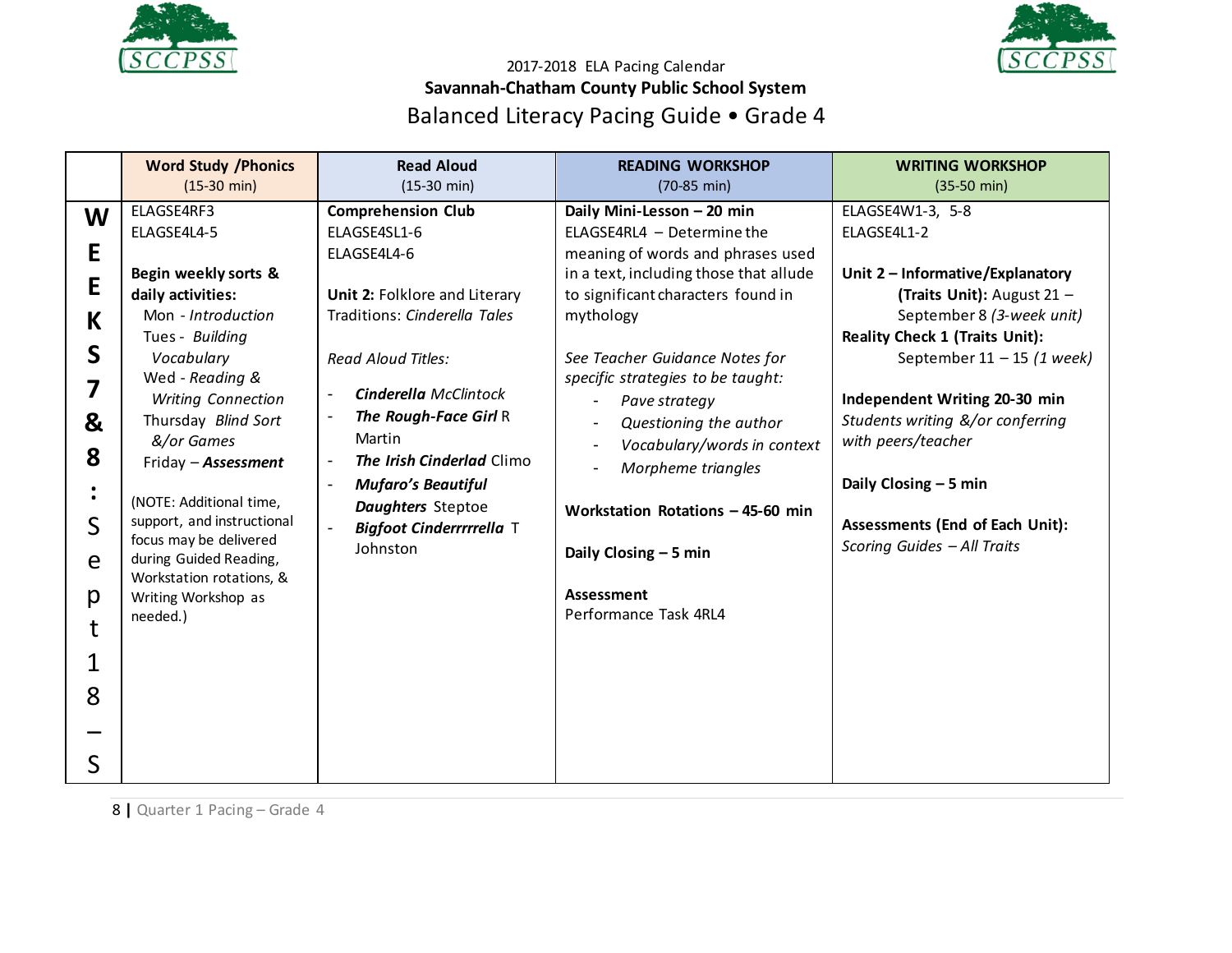



| e |  |  |
|---|--|--|
| ∽ |  |  |
|   |  |  |
|   |  |  |
|   |  |  |

|        | <b>Word Study / Phonics</b><br>$(15-30 \text{ min})$                                                 | <b>Read Aloud</b><br>$(15-30 \text{ min})$                                                                                                   | <b>READING WORKSHOP</b><br>$(70-85 \text{ min})$                                                                                                                                                           | <b>WRITING WORKSHOP</b><br>$(35-50 \text{ min})$                                                                          |
|--------|------------------------------------------------------------------------------------------------------|----------------------------------------------------------------------------------------------------------------------------------------------|------------------------------------------------------------------------------------------------------------------------------------------------------------------------------------------------------------|---------------------------------------------------------------------------------------------------------------------------|
| W<br>К | ELAGSE4RF3<br>ELAGSE4L4-5<br>Begin weekly sorts &<br>daily activities:<br>Mon - Introduction         | <b>Comprehension Club</b><br>ELAGSE4SL1-6<br>ELAGSE4L4-6<br>Unit 2: Folklore and Literary<br>Tradition: Cinderella Tales                     | Daily Mini-Lesson - 20 min<br>ELAGSE4RL5 - Explain major differences<br>between poems, drama, and prose, and<br>refer to structural elements of poems &<br>drama when writing or speaking about a<br>text. | Daily Mini-Lesson - 10-15 min<br>ELAGSE4W1-3, 5-8<br>ELAGSE4L1-2<br>Unit 3 - Narrative (Traits Unit):<br>October $2 - 27$ |
| 9      | Tues - Building<br>Vocabulary<br>Wed - Reading &<br><b>Writing Connection</b><br>Thursday Blind Sort | Select one of the following<br>Book Club titles for each week:<br><b>Cinderella B Karlin</b><br>$\bullet$<br><b>Bubba, the Cowboy Prince</b> | See Teacher Guidance Notes for specific<br>strategies to be taught:<br><b>Brainstorming</b><br>Gallery walk                                                                                                | Independent Writing - 20-30 min<br>Students writing &/or conferring<br>with peers/teacher<br>Daily Closing $-5$ min       |